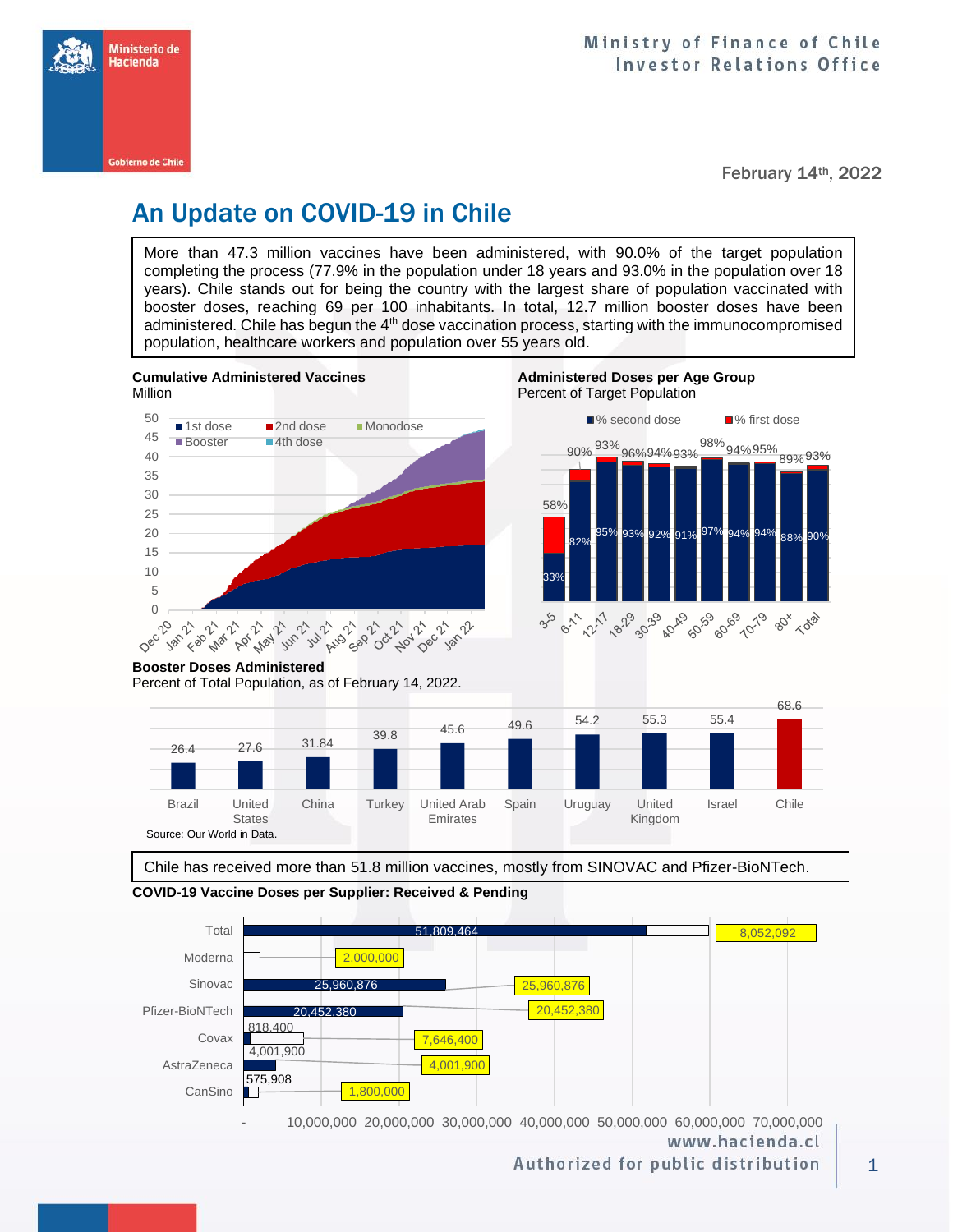



February 14th, 2022

During last weeks cases have been increasing as well PCR test positivity rates. Although both indicators have increased strongly, ICU occupancy levels, deaths and hospital capacity remain at moderate levels.

## **COVID-19 Cases in Chile PCR Test Positivity Rate**



## . Data through February 13<sup>th</sup>.



Currently, 73.4% of the national population is in Paso 3 (Step 3) and 26.5% of its population is in Paso 2 (Step 3).